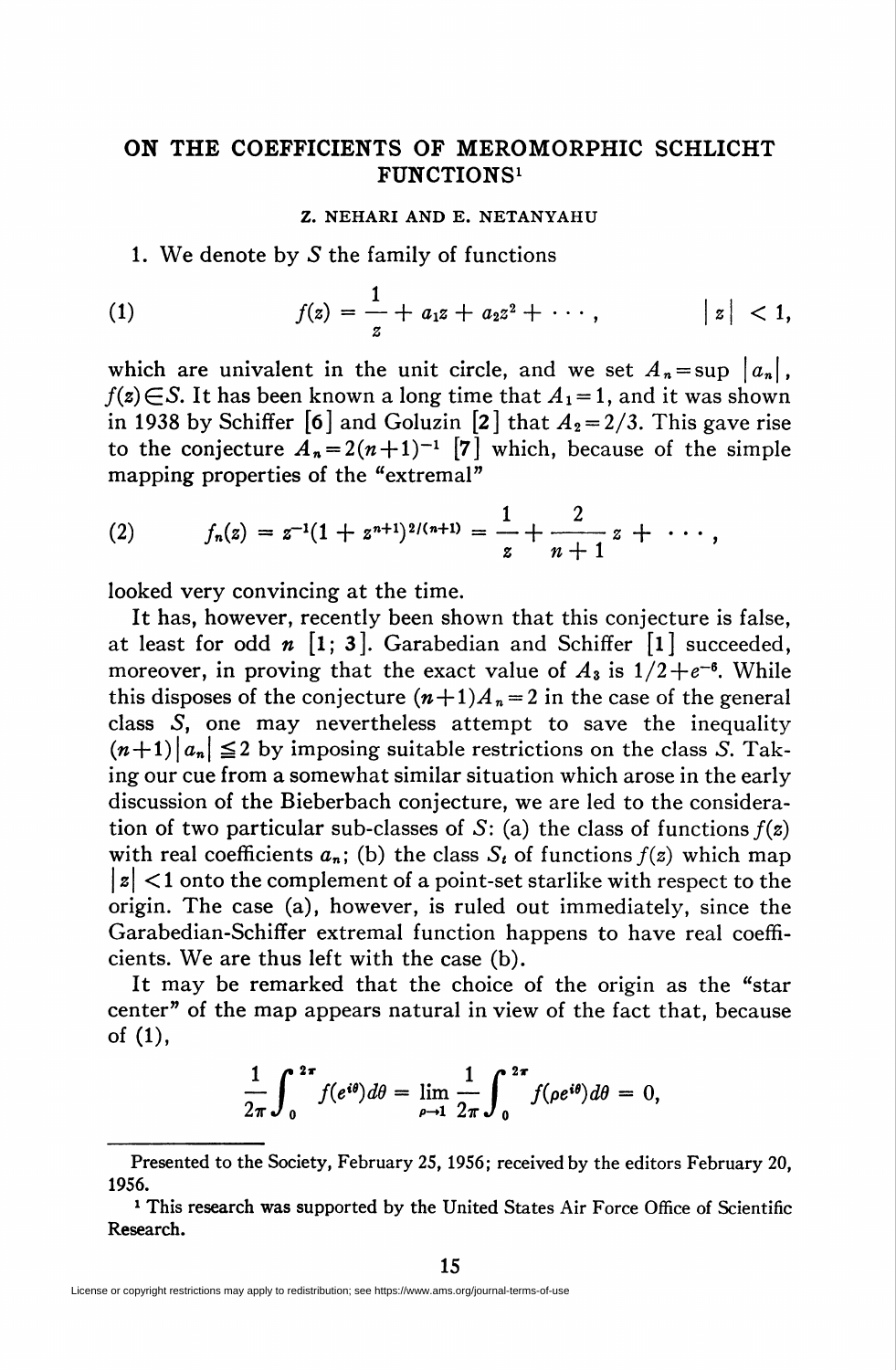i.e., the center of gravity of the boundary of the map is at the origin.

In what follows we shall describe a method which, for a given  $n$ , may be used to prove that  $(n+1)|a_n| \leq 2$  for  $f(z) \in S_t$ . The computations which are involved become, however, more and more laborious as  $n$  grows larger, and very soon a point is reached beyond which the importance of the result does not seem to be commensurate with the labor required to obtain it. We shall here treat the cases  $n = 3, 4$ , 5, 6, and thus prove

THEOREM I. Let  $S_t$  denote the class of functions (1) which are univalent in  $\vert z\vert < 1$  and map  $\vert z\vert < 1$  onto the complement of a point-set starlike with respect to the origin. Then

$$
(3) \t\t |a_n| \leq \frac{2}{n+1}
$$

for  $n = 3, 4, 5, 6$ . This inequality is sharp, as shown by the functions (2) (which belong to  $S_t$ ).

We shall supplement Theorem I by the following result which is valid for all  $n (n = 1, 2, \cdots)$  and which yields information about the functions solving the problem  $|a_n| = \text{Max}$ . within the class  $S_t$ .

THEOREM II. A function  $f(z)$  which solves the extremal problem

(4) 
$$
|a_n| = \text{Max.}, \quad f(z) \in S_i, \quad n = 1, 2, \cdots
$$

is necessarily of the form

(5) 
$$
f(z) = z^{-1} \prod_{\nu=1}^{n+1} (1 - \kappa_{\nu} z)^{\lambda_{\nu}}
$$

where  $|\kappa_{\nu}| = 1$ ,  $\lambda_{\nu} \ge 0$ , and  $\lambda_1 + \cdots + \lambda_{n+1} = 2$ .

Theorem II reduces the problem (4) to an elementary problem in the ordinary calculus. This might be expected to make the proof of (3) easy but—unless the present authors have overlooked something obvious—the proof of (3) via Theorem II seems to be difficult even for  $n = 3$ .

2. We now turn to the proof of Theorem I. It is well known that the class  $S_t$  is closely related to the class P of functions  $g(z) = 1 + b_1 z$  $+b_2z^2+\cdots$  which are regular, and have a positive real part in  $|z|$  < 1. If  $f(z) \in S_t$ , we have

$$
\frac{zf'(z)}{f(z)}=-g(z),
$$

License or copyright restrictions may apply to redistribution; see https://www.ams.org/journal-terms-of-use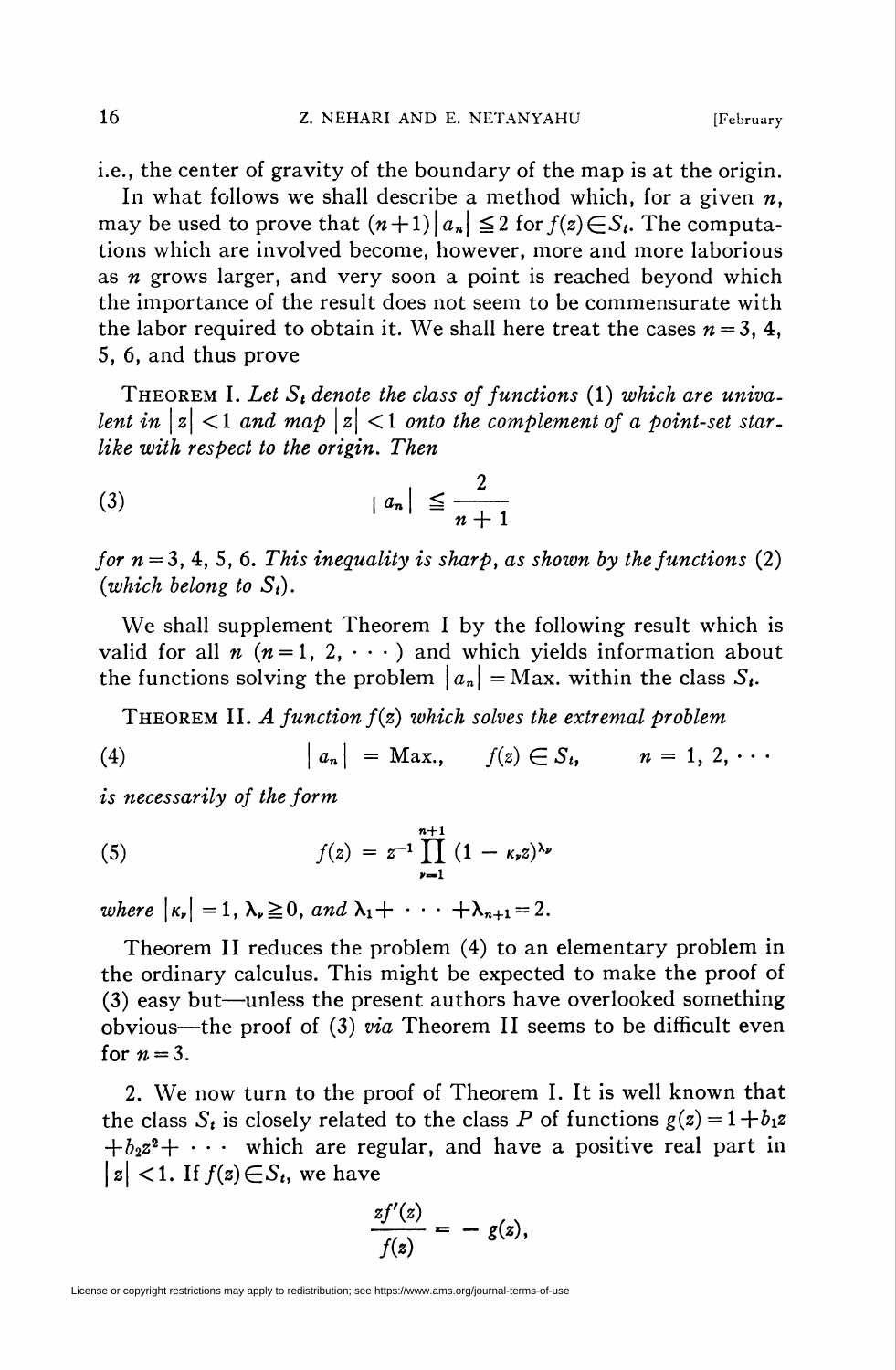where  $g(z)$  is a suitable function of P. (1) shows that we have, moreover,  $b_1 = 0$ . Writing

(6) 
$$
g(z) = 1 + G(z) = 1 + b_2 z^2 + b_3 z^3 + \cdots
$$

and integrating (6), we obtain

(7) 
$$
f(z) = \frac{1}{z} \exp \left\{ \int_0^z \frac{G(z)}{z} dz \right\} = \frac{1}{z} \exp \left\{ -\frac{1}{2} b_2 z^2 - \frac{1}{3} b_3 z^3 - \cdots \right\}.
$$

Because of (1), this gives rise to the following identities:

(8a) 
$$
-2a_1 = b_2
$$
,  $-3a_2 = b_3$ ,

(8b) 
$$
-4a_3 = b_4 - \frac{1}{2} b_2^2, \quad -5a_4 = b_5 - \frac{5}{6} b_2 b_3,
$$

(8c) 
$$
-6a_5 = b_6 - \frac{3}{4}b_2b_4 - \frac{1}{3}b_3^2 + \frac{1}{8}b_2^3,
$$

(8d) 
$$
-7a_6 = b_7 - \frac{7}{10}b_2b_6 - \frac{7}{12}b_3b_4 + \frac{7}{24}b_2^2b_3.
$$

The inequalities  $|a_1| \leq 1$ ,  $|a_2| \leq 2/3$  are trivial consequences of (8a) and the classical inequality  $\vert b_n \vert \leq 2$ ,  $n = 2, 3, \cdots$  In order to obtain the corresponding inequalities for the higher coefficients  $a_n$ , we have to show that the absolute values of the right-hand sides of (8b), (8c), (8d) are bounded by 2. This will be accomplished by means of the following two lemmas.

LEMMA I. If the functions

$$
1+\sum_{\nu=1}^{\infty}b_{\nu}z^{\nu},\qquad 1+\sum_{\nu=1}^{\infty}c_{\nu}z^{\nu}
$$

belong to P, then the same is true of the function

$$
1+\frac{1}{2}\sum_{r=1}^{\infty}b_{r}c_{r}z^{r}.
$$

LEMMA II. Let  $h(z) = 1 + \beta_1 z + \beta_2 z^2 + \cdots$  and  $1 + G_1(z) = 1 + b'_1 z$  $+b'_2 z^2 + \cdots$  be functions of P, and set

(9) 
$$
\gamma_{\nu} = \frac{1}{2^{\nu}} \left[ 1 + \frac{1}{2} \sum_{\mu=1}^{\nu} {\binom{\nu}{\mu}} \beta_{\mu} \right], \qquad \gamma_0 = 1.
$$

If  $A_n$  is defined by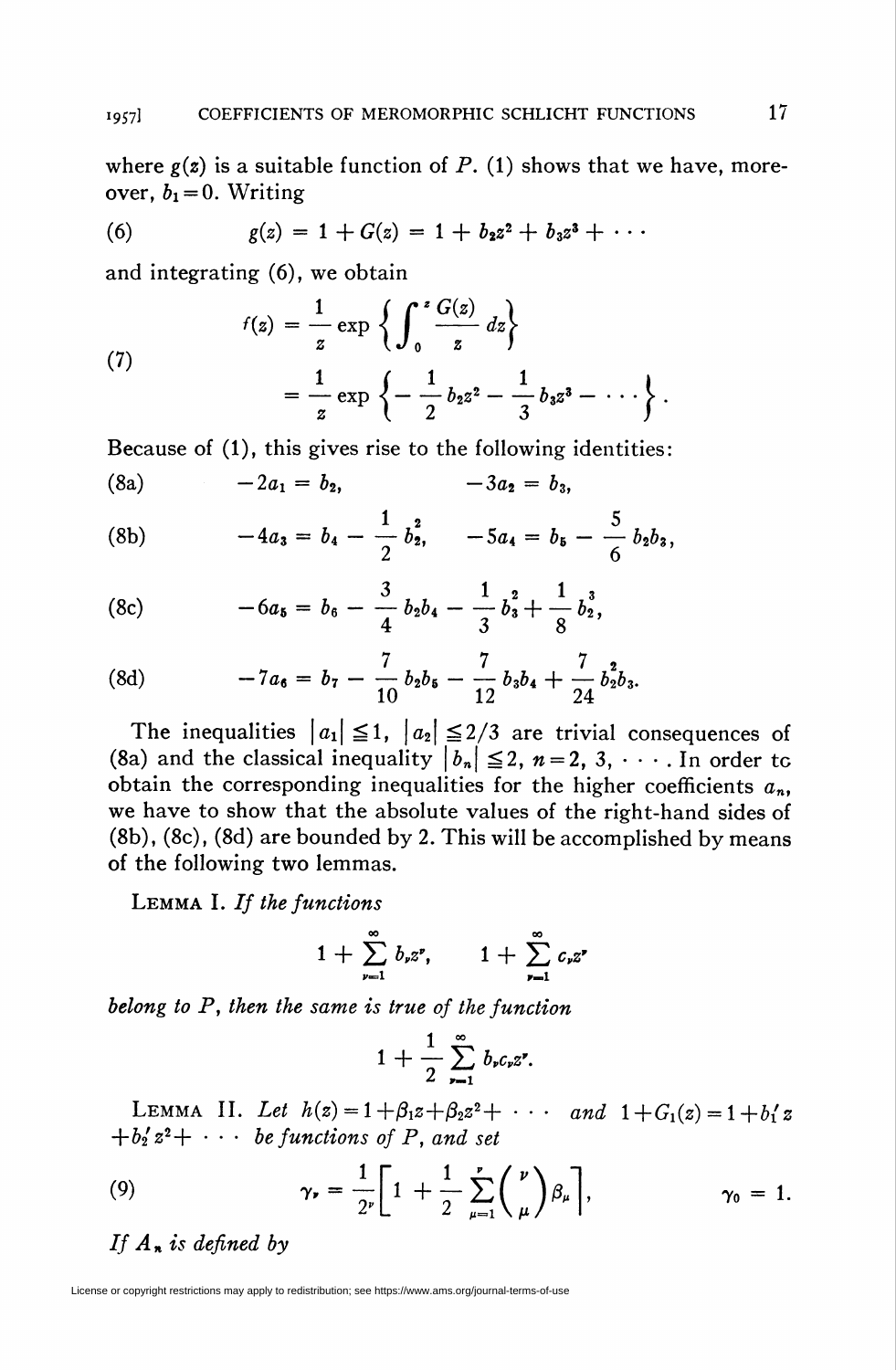(10) 
$$
\sum_{\nu=1}^{\infty} \left(-1\right)^{\nu+1} \gamma_{\nu-1} G_1'(z) = \sum_{n=1}^{\infty} A_n z^n,
$$

then

$$
|A_n| \leq 2.
$$

PROOF OF LEMMA I. We write  $g(z) = 1 + b_1z + b_2z^2 + \cdots$ ,  $g_1(z)$  $= 1 + c_1 z + c_2 z^2 + \cdots$  and we note that the function  $g_2(z) = [g_1(z^*)]^*$  $= 1+c_1^*z+c_2^*z^2+\cdots$  likewise belongs to P (asterisks denote complex conjugates). If  $0 < \rho < 1$  and  $\vert \kappa \vert = 1$ , we thus have

$$
0 \leq \text{Re} \left\{ \frac{1}{2\pi} \int_0^{2\pi} g(\rho \kappa e^{i\theta}) \text{ Re} \left[ g_2(\rho e^{i\theta}) \right] d\theta \right\}
$$
  
= Re  $\left\{ \frac{1}{4\pi} \int_0^{2\pi} g(\rho \kappa e^{i\theta}) \left[ g_2(\rho e^{i\theta}) + g_2^*(\rho e^{i\theta}) \right] d\theta \right\}$   
= Re  $\left\{ 1 + \frac{1}{2} \sum_{r=1}^{\infty} b_r c_r (\rho^2 \kappa)^r \right\}.$ 

Since  $\rho^2$ <sub>K</sub> may represent any point in the unit circle, this proves Lemma I.

PROOF OF LEMMA II. Since the mapping  $w\rightarrow (1+i\alpha w)(w+i\alpha)^{-1}$  $(\alpha$  real) transforms the right half-plane into itself, the function

(12)  
\n
$$
h(z) = \frac{1 + i\alpha [1 + G_1(z)]}{i\alpha + 1 + G_1(z)}
$$
\n
$$
= 1 - \left(\frac{1 - i\alpha}{1 + i\alpha}\right) \sum_{r=1}^{\infty} (-1)^{r+1} \frac{G_1'(z)}{(1 + i\alpha)^{r-1}}
$$
\n
$$
= 1 - \left(\frac{1 - i\alpha}{1 + i\alpha}\right) \sum_{n=1}^{\infty} B_n(\alpha) z^n
$$

will also belong to  $P$ . By the classical inequality mentioned further above, we thus have

$$
\left|\left(\frac{1-i\alpha}{1+i\alpha}\right)B_n(\alpha)\right| = |B_n(\alpha)| \leq 2,
$$

or, more generally,

$$
\sum_{\kappa=1}^m \lambda_\kappa B_n(\alpha_\kappa) \Big| \leq 2,
$$

where  $\lambda_{\kappa} \geq 0$ ,  $\lambda_1 + \cdots + \lambda_m = 1$ , and  $\alpha_1, \cdots, \alpha_m$  are arbitrary real numbers. By a suitable passage to the limit we obtain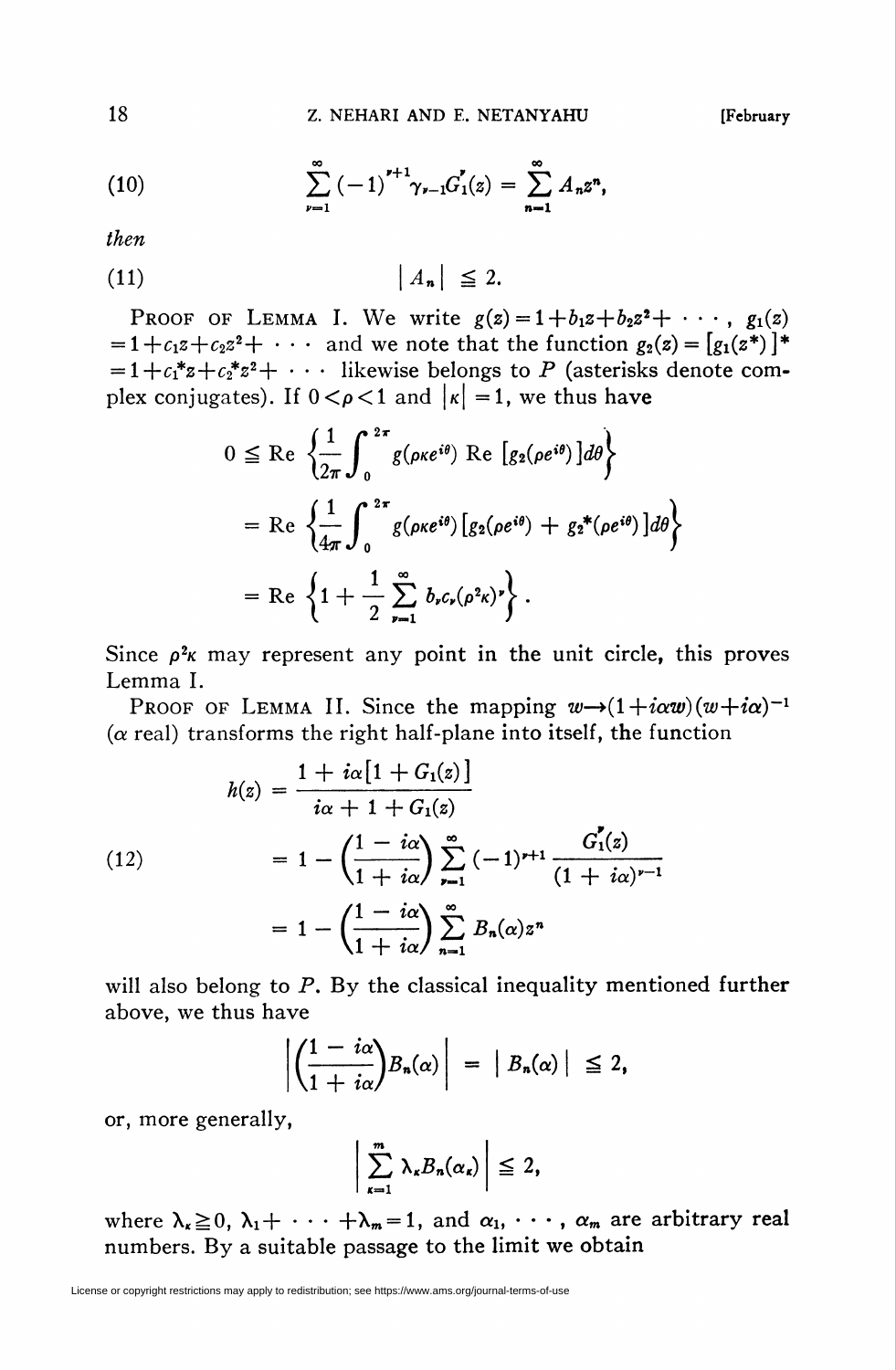1957] COEFFICIENTS OF MEROMORPHIC SCHLICHT FUNCTIONS 19

(13) 
$$
\left| \int_0^{2\pi} \sigma(t) B_n[\alpha(t)] dt \right| \leq 2,
$$

where the only restriction on the real function  $\alpha(t)$  is the condition that  $B_n[\alpha(t)]$  be a continuous function in  $0 \le t \le 2\pi$ , and  $\sigma(t)$  may be any function which is continuous in this interval and such that

(14) 
$$
\sigma(t) \geq 0, \qquad \int_0^{2\pi} \sigma(t) dt = 1.
$$

We now specialize (13) by setting  $\alpha(t)$  = tan t. (12) shows that  $B_n[\alpha(t)]$  is a linear combination of expressions of the form  $[1+i\alpha(t)]$ <sup>-</sup>,  $\nu = 1, 2, \cdots$ , and we thus have to compute the integrals

(15) 
$$
\gamma_r = \int_0^{2\pi} \frac{\sigma(t)dt}{(1 + i \tan t)^r} = \int_0^{2\pi} e^{-i\nu t} \cos^{\nu t} \sigma(t) dt
$$

$$
= \frac{1}{2^{\nu}} \int_0^{2\pi} (1 + e^{-2it})^{\nu} \sigma(t) dt
$$

$$
= \frac{1}{2^{\nu}} \sum_{\mu=0}^{\nu} {\binom{\nu}{\mu}} \int_0^{2\pi} e^{-2i\mu t} \sigma(t) dt.
$$

If we write  $h_1(z) = h(\rho z^2)$   $(0 < \rho < 1)$  and observe that  $h_1(z) \in P$ , it is clear that the function  $\sigma(t) = (1/2\pi)Re \{h_1(e^{it})\}$  is continuous for  $0 \le t \le 2\pi$  and satisfies the conditions (14). This function  $\sigma(t)$  may thus be used in (15). Since

$$
\int_0^{2\pi} e^{-2i\mu t} \sigma(t) dt = \frac{1}{4\pi} \int_0^{2\pi} e^{-2i\mu t} \big[ h_1(e^{it}) + h_1^{*}(e^{it}) \big] dt = \frac{1}{2} \beta_{\mu} \rho^{\mu}, \mu \neq 0,
$$

we find, on letting  $\rho \rightarrow 1$ , that  $\gamma$ , takes the value (9). A comparison of (12) and (15) shows that

$$
\sum_{\nu=1}^{\infty} \left(-1\right)^{\nu+1} \gamma_{\nu-1} G_1'(z) = \sum_{n=1}^{\infty} z^n \int_0^{2\pi} \sigma(t) B_n[\alpha(t)] dt.
$$

In view of (13), this completes the proof of Lemma II.

3. We now compute the leading coefficients  $A_n$  in the expansion (10). Assuming that  $b'_1 = 0$ , we obtain

(16a) 
$$
A_4 = b_4' - \gamma_1 b_2'^2, \qquad A_5 = b_5' - 2\gamma_1 b_2' b_3',
$$

(16b) 
$$
A_6 = b'_6 - 2\gamma_1 b'_2 b'_4 - \gamma_1 b'_3 a + \gamma_2 b'_2 a'_3,
$$

(16c) 
$$
A_7 = b'_1 - 2\gamma_1 b'_2 b'_6 - 2\gamma_1 b'_3 b'_4 + 3\gamma_2 b'_2 b'_3.
$$

By Lemma (2), these coefficients satisfy the inequality (11) if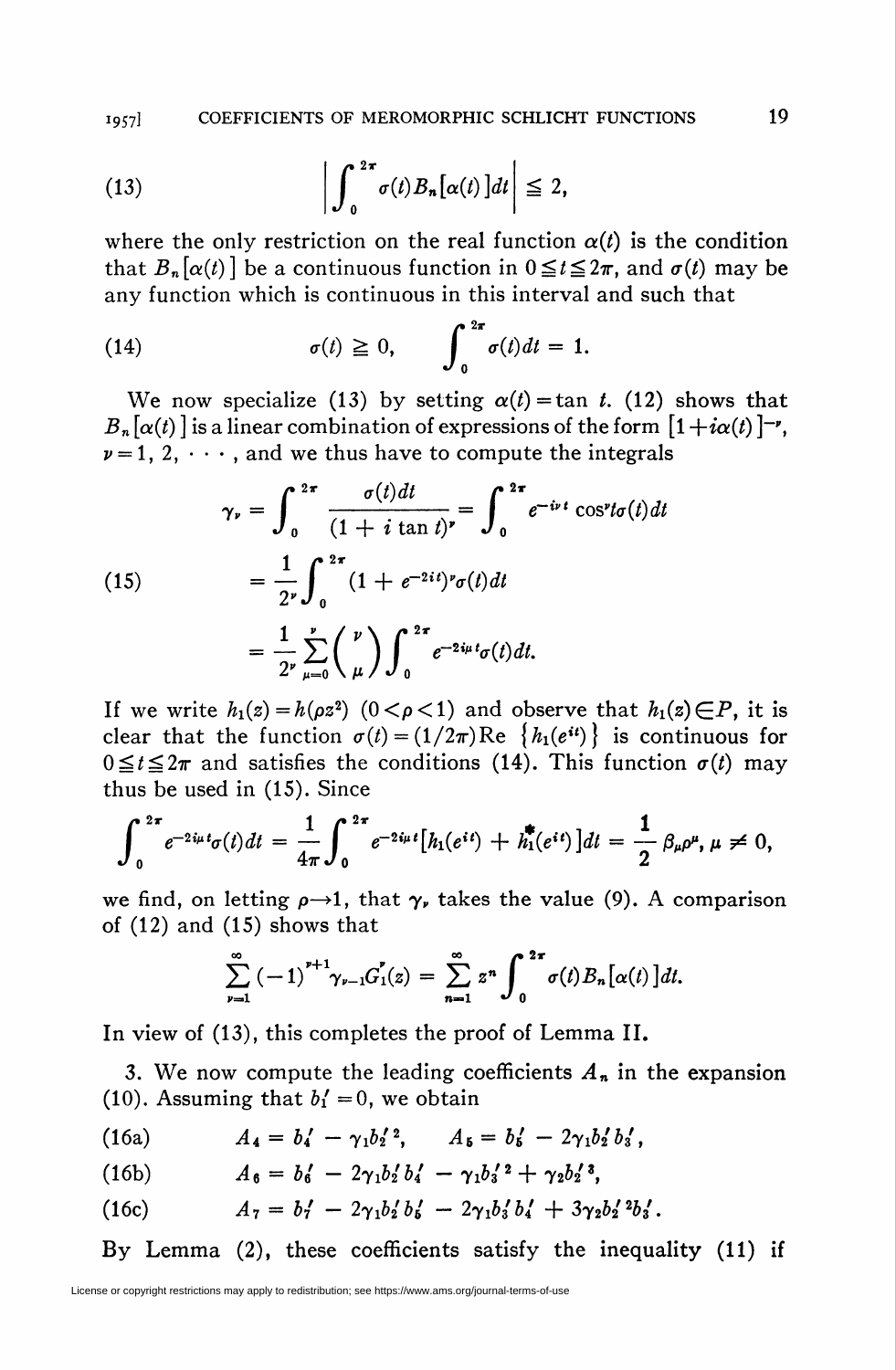$1+b_2'z^2+b_3'z^3+\cdots$  is a function of the class P. By virtue of Lemma I, we may also set

(17) 
$$
b'_{r} = \frac{1}{2} b_{r} c_{r},
$$

where  $g(z) = 1+b_2z^2+b_3z^3 + \cdots$  is the function (6) and  $H(z)$  $= 1+c_1z+c_2z^2+\cdots$  is an arbitrary function in P.

With the values (17) of the  $b'$ , the expressions (16) become polynomials in the coefficients  $b_{r}$ , of the same general character as the expressions (8). If, by judicious choice of the functions which give rise to the constants  $c_{\nu}$  and  $\gamma_{\nu}$  we can make the coefficients of the corresponding monomials in (8) and (16) identical, Theorem I will be proved. Indeed,  $A_n$  is subject to the inequality (11), and the lefthand sides of the identities (8) are of the form  $(n+1)a_n$ . We proceed to carry out this program for  $n = 3, 4, 5, 6$ .

 $n=3$ : In view of (8b), (16a) and (17), we have to show that the functions  $H(z) = 1 + c_1z + c_2z^2 + \cdots$  and  $h(z) = 1 + \beta_1z + \beta_2z^2 + \cdots$  of P may be so chosen that  $\gamma_1 c_2^2 = 2$ , where  $\gamma_1$  is given by (9) and  $c_4 = 2$ . This can be done in many ways, e.g.,  $h(z) \equiv 1$  (leading to  $\gamma_1 = 1/2$ ),  $H(z) = (1+z)(1-z)^{-1} = 1+2z+2z^2+2z^3+2z^4+\cdots$ 

 $n=4$ : In this case, the conditions to be satisfied are  $\gamma_1c_2c_3 = 5/3$ ,  $c_5 = 2$ , where  $\gamma_1 = (1+\beta_1/2)/2$ . One of the many possible choices is  $H(z) = (1+z)(1-z)^{-1}$ ,  $h(z) = 5/6 + (1-z)(1+z)^{-1}/6 = 1-z/3 + \cdots$  $u = 5$ : The conditions are now

$$
\gamma_1 c_2 c_4 = 3/2, \quad \gamma_1 c_3^2 = 4/3, \quad \gamma_2 c_2^3 = 1, \quad c_6 = 2,
$$

where, by  $(9)$ ,

(18) 
$$
\gamma_1 = (1 + \beta_1/2)/2, \quad \gamma_2 = (1 + \beta_1 + \beta_2/2)/4.
$$

It is easily confirmed that this is satisfied by the functions

$$
H(z) = \frac{2(2)^{1/2}}{3} \left( \frac{1+z}{1-z} \right) + \left( 1 - \frac{2(2)^{1/2}}{3} \right) \frac{1+z^2}{1-z^2}
$$
  
=  $1 + \frac{4(2)^{1/2}}{3} z + 2z^2 + \frac{4(2)^{1/2}}{3} z^3 + 2z^4 + \frac{4(2)^{1/2}}{3} z^5 + 2z^6 + \cdots$ 

and

$$
h(z) = \frac{1}{2} + \frac{1}{4} \left( \frac{1-z}{1+z} \right) + \frac{1}{4} \left( \frac{1+z^2}{1-z^2} \right)
$$
  
=  $1 - \frac{z}{2} - \frac{z^3}{2} + \cdots$   $\left( \gamma_1 = \frac{3}{8}, \gamma_2 = \frac{1}{8} \right),$ 

both of which belong to P. The reader will have noticed that in all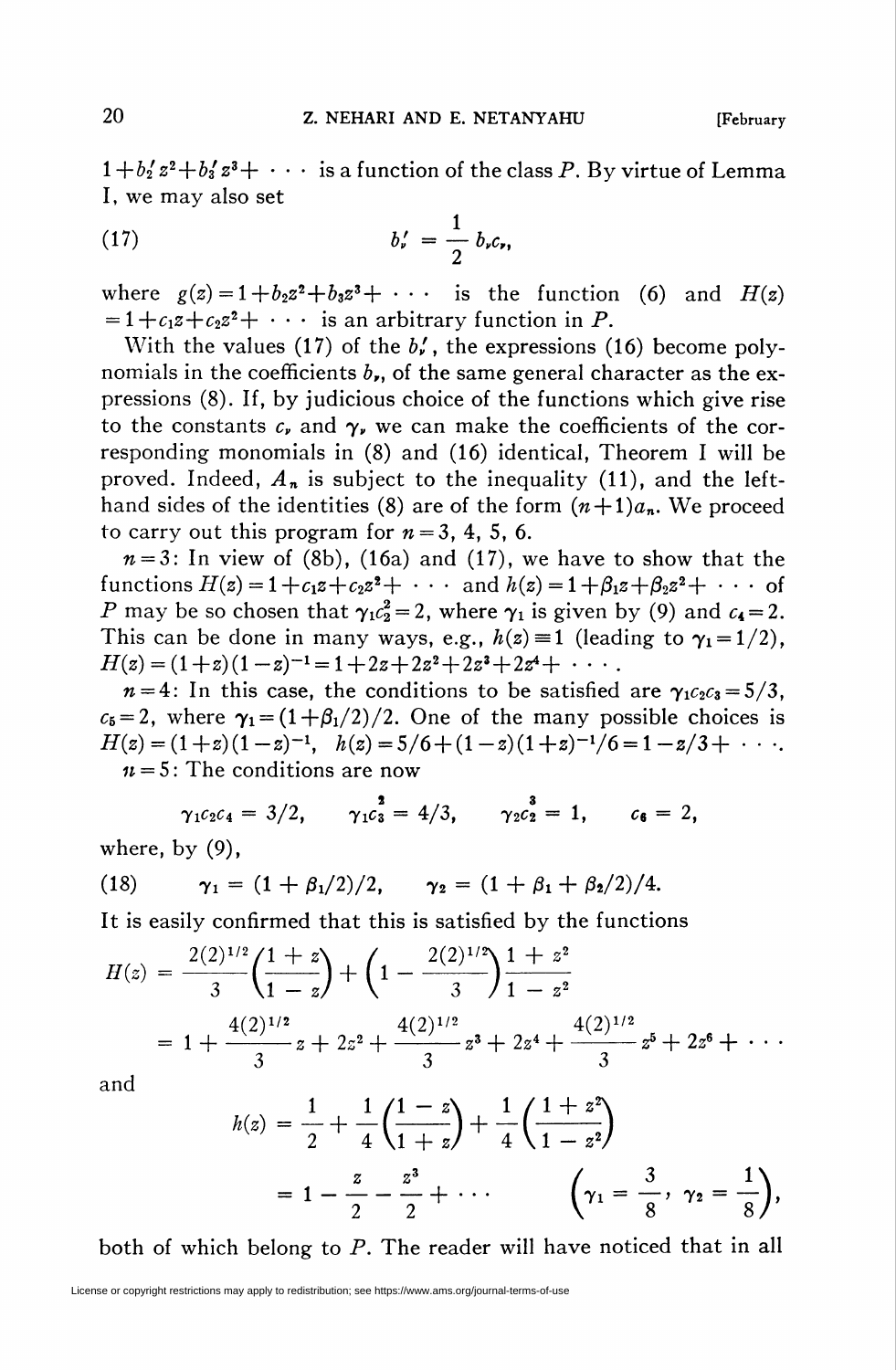these cases the construction of appropriate functions of  $P$  is based on the obvious fact that the function  $\lambda_1 f_1(z) + \lambda_2 f_2(z) + \cdots + \lambda_m f_m(z)$ will belong to P if  $\lambda_{\mu} \ge 0$ ,  $\lambda_1 + \cdots + \lambda_m = 1$ , and  $f_{\mu}(z) \in P$  ( $\mu = 1,2$ ,  $\cdots$ , m).

 $n = 6$ : (8d), (16c) and (17) show that we must have

$$
\frac{7}{5} = \gamma_1 c_2 c_5, \qquad \frac{7}{6} = \gamma_1 c_3 c_4, \qquad \frac{7}{9} = \gamma_2 c_2 c_3, \qquad c_7 = 2.
$$

These conditions will be satisfied if

(19) 
$$
\gamma_1 = \frac{28}{45}
$$
,  $\gamma_2 = \frac{56}{243} \left(\frac{6}{5}\right)^{1/2}$ ,

(20) 
$$
c_2 = c_5 = \frac{3}{2}
$$
,  $c_3 = c_4 = \frac{3}{2} \left(\frac{5}{6}\right)^{1/2}$ ,  $c_7 = 2$ .

That (19) is a possible choice follows from (18) and the fact that the function

$$
h(z) = \frac{224}{243} \left(\frac{6}{5}\right)^{1/2} - \frac{44}{45} + \frac{11}{45} \left(\frac{1+z}{1-z}\right) + \left(\frac{78}{45} - \frac{224}{243} \left(\frac{6}{5}\right)^{1/2}\right) \left(\frac{1-z^2}{1+z^2}\right)
$$

belongs to  $P$  (the sum of the first two numerical terms is positive). A function  $H(z)$  which belongs to P and has the coefficients (20) is

$$
H(z) = \lambda \left( \frac{1 + \omega z}{1 - \omega z} + \frac{1 + \omega^* z}{1 - \omega^* z} \right) + \mu \left( \frac{1 + z}{1 - z} \right)
$$

$$
+ (1 - 2\lambda - \mu) \left( \frac{1 + z^{\eta}}{1 - z^{\eta}} \right),
$$

where  $\omega = \exp(2\pi i/7)$  and

$$
\lambda = \frac{3\left(1 - \left(\frac{5}{6}\right)^{1/2}\right)}{8\left(\cos\frac{\pi}{7} - \cos\frac{3\pi}{7}\right)},
$$
  

$$
\mu = \frac{3}{4} + \frac{3\left(1 - \left(\frac{5}{6}\right)^{1/2}\right)\cos\frac{3\pi}{7}}{4\left(\cos\frac{\pi}{7} - \cos\frac{3\pi}{7}\right)}
$$

License or copyright restrictions may apply to redistribution; see https://www.ams.org/journal-terms-of-use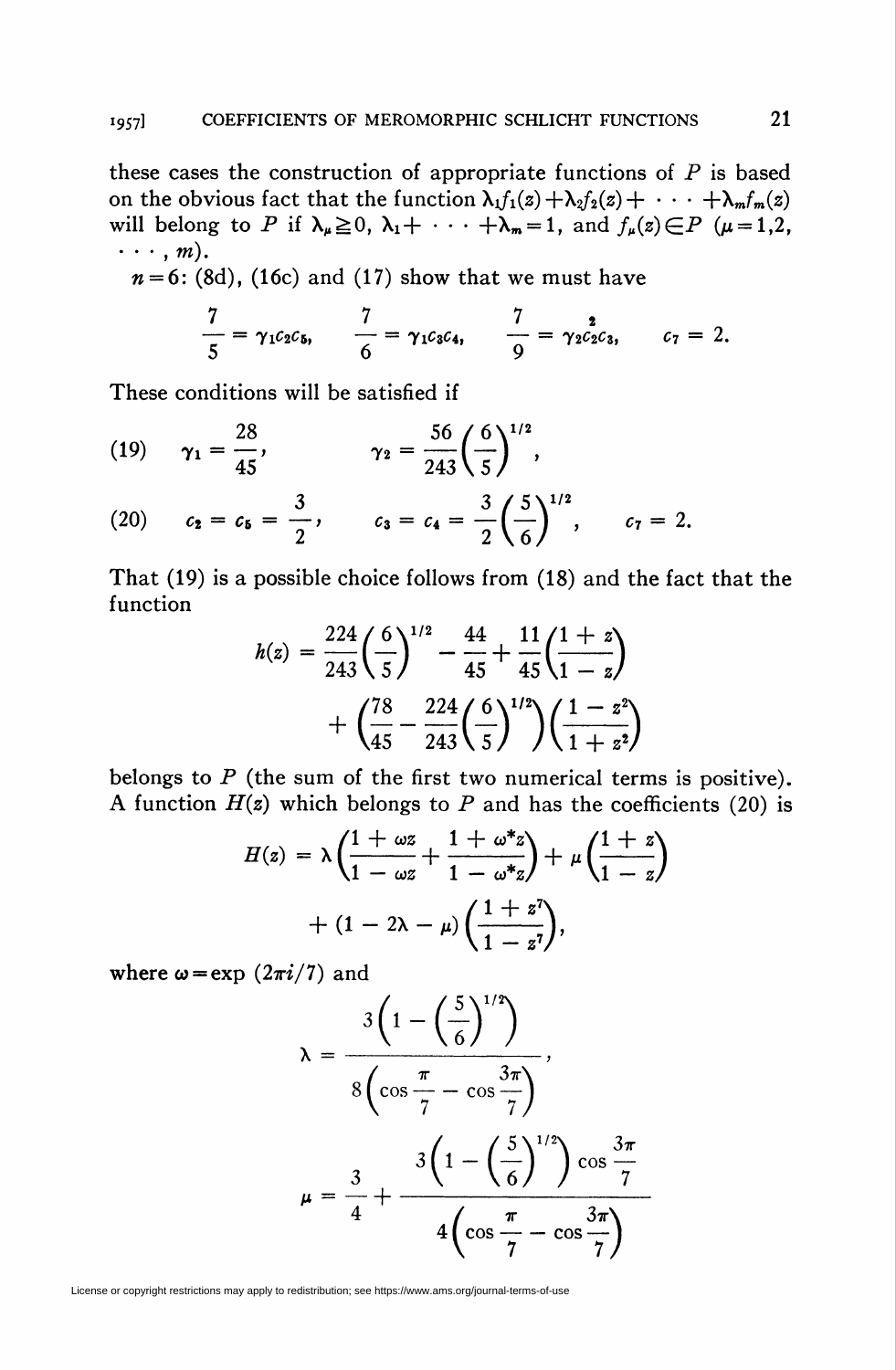(it is easily confirmed that  $1 - 2\lambda - \mu > 0$ ). This disposes of the case  $n = 6$  and thus completes the proof of Theorem I.

4. The proof of Theorem II is again based on the representation (7). Comparing (1) and (7), we find that

$$
-(n+1)a_n = b_{n+1} + F(b_2, b_3, \cdots, b_n),
$$

where F is a polynomial of the indicated variables and  $b_2, \dots, b_{n+1}$ are the leading coefficients of the function (6). The problem  $|a_n|$  $=$  max. ( $f(z) \in S_t$ ) is thus equivalent to the problem  $\big| b_{n+1} + F(b_2, \dots, b_n) \big|$  $|b_n\rangle$  = max. (g(z)  $\in$  P). Since  $a_n$  may be assumed to be negative (replacing  $f(z)$ , if necessary, by  $\kappa f(\kappa z)$ ,  $\kappa = 1$ , this problem may also be stated in the form Re  $\{b_{n+1}+F(b_2, \dots, b_n)\}$  = max. Because of the compactness of  $P$ , there exists a function solving this problem, say  $g_0(z) = 1 + b'_2 z^2 + b'_3 z^3 + \cdots$ . It is evident that the same function will also solve the extremal problem

$$
\text{Re}\,\{b_{n+1}\} = \max, \quad b_{\nu} = b'_{\nu}, \quad \nu = 2, \cdots, n, \quad b_1 = 0, \quad g(z) \in P.
$$

Except for a trivial passage from bounded functions to functions with a positive real part, this is identical with the Pick-Nevanlinna interpolation problem for bounded functions, which is known to be solved by a function  $w = g_0(z)$  mapping  $|z| < 1$  onto the m times covered half-plane Re  $\{w\} > 0$ , where  $m \leq n+1$  [4; 5]. It is easy to see that  $g_0(z)$  must be of the form

(21) 
$$
g_0(z) = \sum_{\nu=1}^{n+1} \sigma_{\nu} \left( \frac{1 + \kappa_{\nu} z}{1 - \kappa_{\nu} z} \right)
$$

where  $\left|\kappa_{\nu}\right| = 1, \, \sigma_{\nu} \ge 0 \, (\nu = 1, \, \cdots, n + 1)$ , and  $\sigma_1 + \cdots + \sigma_{n+1} = 1$ . Indeed, the reflection principle shows that  $g_0(z)$  can have no singularities except for *m* simple poles on  $|z| = 1$ , say  $\kappa_1^*, \cdots, \kappa_m^*$  and that  $g_0(z)$ is continued across  $|z| = 1$  by means of the formula  $g_0(z^{*-1})^* = -g_0(z)$ . It follows that

$$
g_0(z) = c_0 + \sum_{\nu=1}^{n+1} \frac{c_{\nu}}{1 - \kappa_{\nu} z} = -c_0^* + \sum_{\nu=1}^{n+1} \frac{c_{\nu}^* \kappa_{\nu} z}{1 - \kappa_{\nu} z},
$$

whence

$$
c_0 + c_0^* + \sum_{\nu=1}^{n+1} c_{\nu} \left( \frac{1 - \frac{c_{\nu}}{c_{\nu}}}{1 - \kappa_{\nu} z} \right) = 0.
$$

This shows that those constants  $c<sub>r</sub>$  which are not zero must be real, and that 2Re  ${c_0}$  + $c_1+c_2+\cdots+c_{n+1}=0$ . Hence,